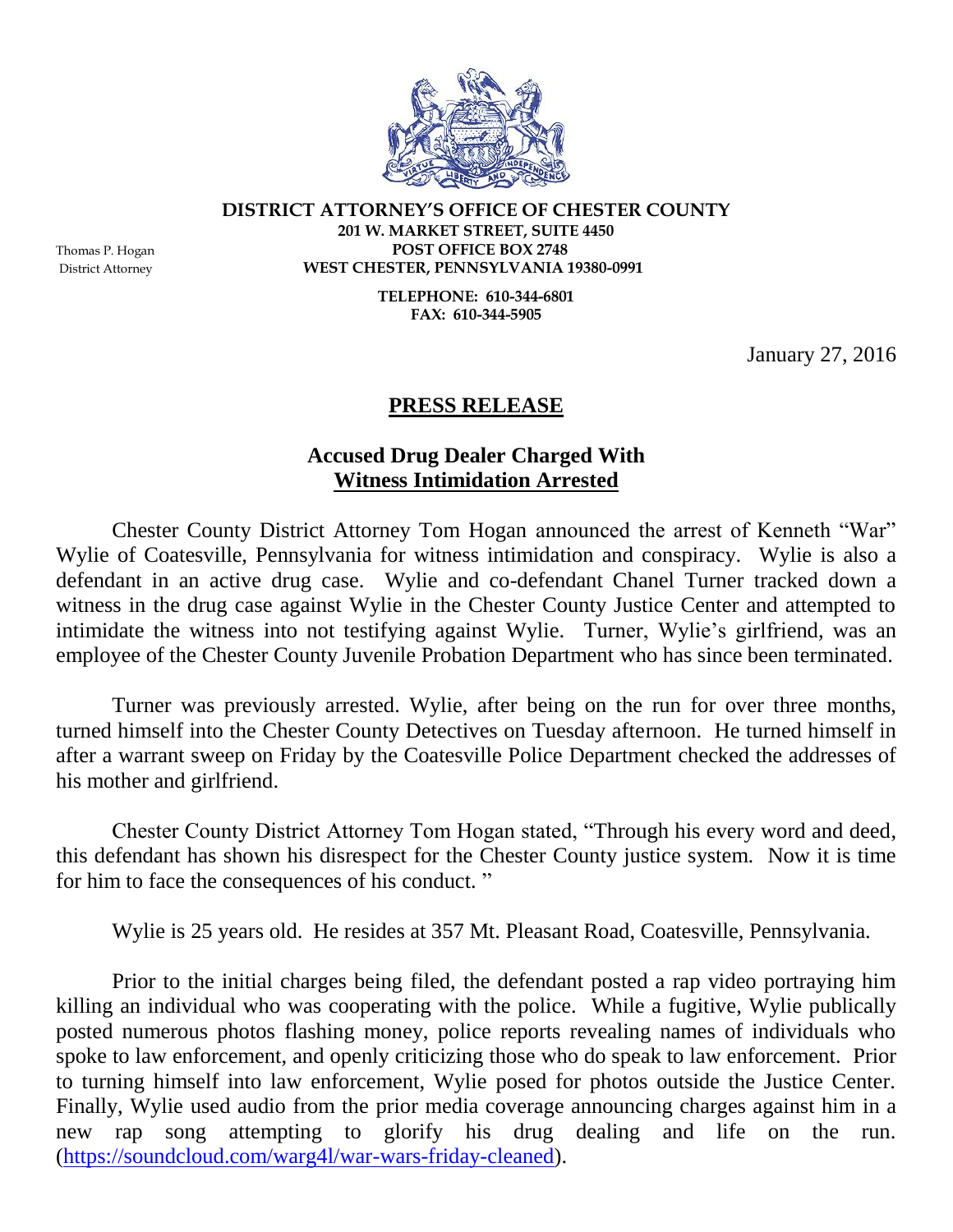The allegations from the criminal complaint<sup>1</sup> are as follows:

Wylie has pending criminal cases for the sales of drugs in Coatesville, Pennsylvania. The victim in this case is a prosecution witness against Wylie in the drug cases.

On October 20, 2015, the victim was seated in Courtroom 12 of the Chester County Justice Center. Wylie was scheduled for a preliminary hearing the next day on his open drug cases. Turner was working at the Juvenile Probation Department. She left Juvenile Probation and went to Courtroom 12. She had no official reason to be in Courtroom 12. Turner approached the victim in the courtroom. Turner told the victim, "Hey, don't show up in court tomorrow." The victim questioned Turner, who stated, "War said don't come to court tomorrow." The victim said that he did not have court and asked why "War" was going to be in court. Turner stated, "War had some sales or something and your name came up." Turner was referring to the drug sales cases against the defendant and the fact that the victim's name had come up as a witness against the defendant. Turner also stated, "He [War] said we are better than that so just don't come to court tomorrow."

The victim later was walking to another office in the Justice Center. At that time, the victim saw Wylie in the hallway. Wylie was not listed for any official business in the Justice Center. Wylie stated to the victim, "Long time no see." Wylie then followed the victim to an office and stayed to stare at him.

The victim stated that he also had received multiple electronic messages in the days prior to October 20, with Wylie attempting to reach the victim directly or through other people.

The victim believed that the communications and conduct of Wylie and Turner were intended to intimidate the victim. The message delivered was both direct (don't testify) and indirect (we can track you down, even in the Justice Center). The communications and conduct of Wylie and Turner are consistent with a history of attempts to intimidate witnesses and interfere with the administration of justice in cases coming out of Coatesville.

Turner was arrested and interviewed by the Chester County Detectives. Turner stated she received a text message from Wylie on the morning of October 20, 2015. Turner stated that Wylie advised her of the victim being in court and instructed Turner to give the message to the victim to not appear in court the next day. Wylie was scheduled for a preliminary hearing on October 21, 2015. Turner stated at approximately 10:30 a.m., while on her break from the probation office, she went to the 6th floor of the Justice Center and located the victim in Courtroom 12. Turner stated she walked up to the victim, had a brief conversation with him, and told him not to go to court on the following day. Turner said she went back to her office after that, when she received a text message from Wylie, stating he was in the building.

 $\overline{a}$ 

 $<sup>1</sup>$  A criminal defendant is presumed innocent until proven guilty in court.</sup>